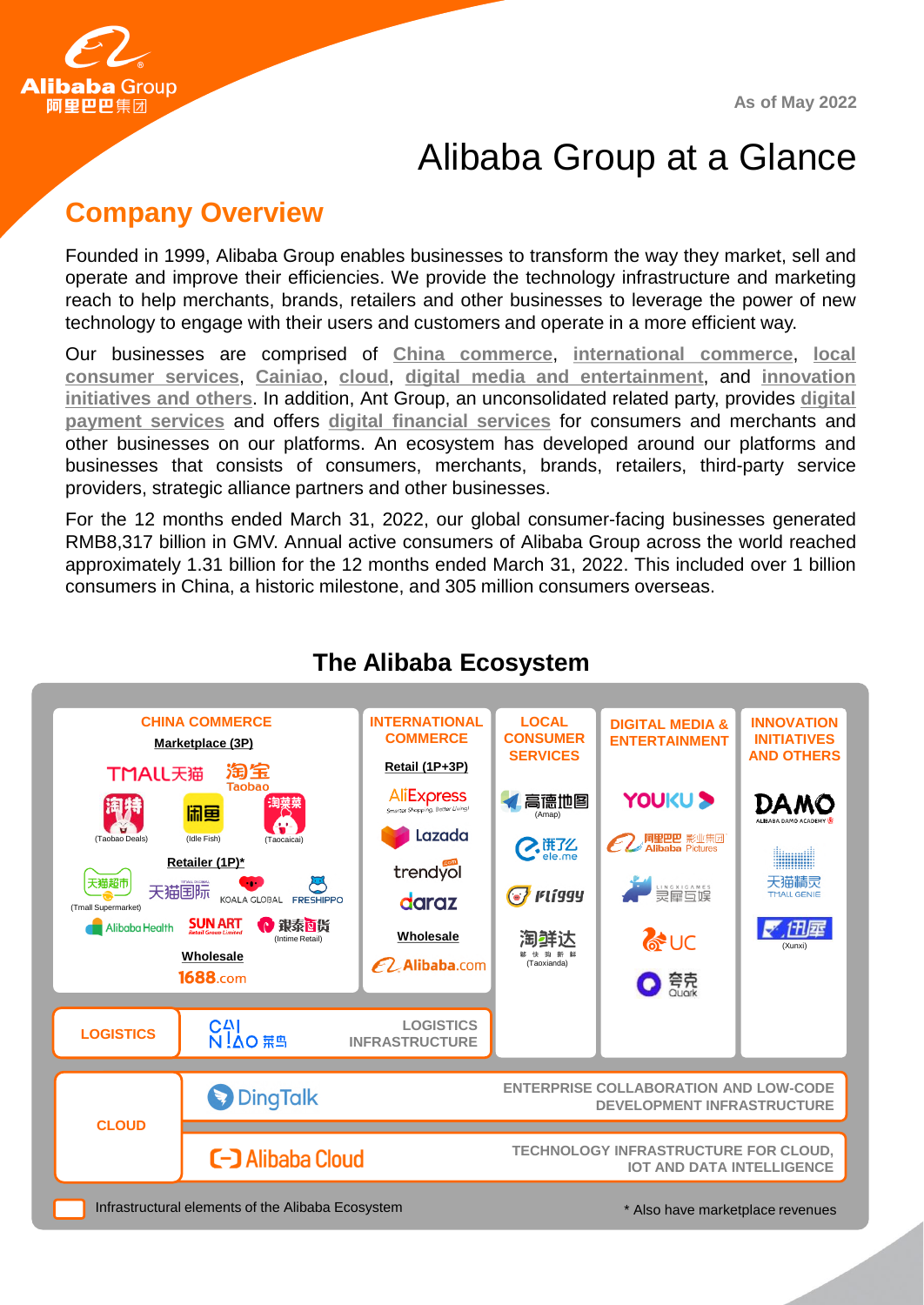

## **Mission**

Alibaba's mission is to make it easy to do business anywhere. Our founders started our company to champion small businesses, in the belief that the Internet would level the playing field by enabling small enterprises to leverage innovation and technology to grow and compete more effectively in domestic and global economies.

## **Vision**

We aspire to be a good company that will last for 102 years. We aim to build the future infrastructure of commerce. We envision that our customers will meet, work and live at Alibaba.

As we continue to expand our businesses from commerce to local consumer services, Cainiao, cloud, digital media and entertainment, among other sectors, Alibaba has evolved into an ecosystem that is unique, energetic and innovative. We have set **medium-term goals for fiscal year 2024**: continue to expand our globalization efforts, serve more than 1 billion consumers through our China consumer business, and facilitate more than RMB10 trillion of annual consumption on our platforms

We believe the goals for fiscal year 2024 put us closer to achieving our vision for **fiscal year 2036**: to serve 2 billion global consumers, enable 10 million businesses to be profitable and create 100 million jobs.



### **Alibaba's Vision for Fiscal Year 2036**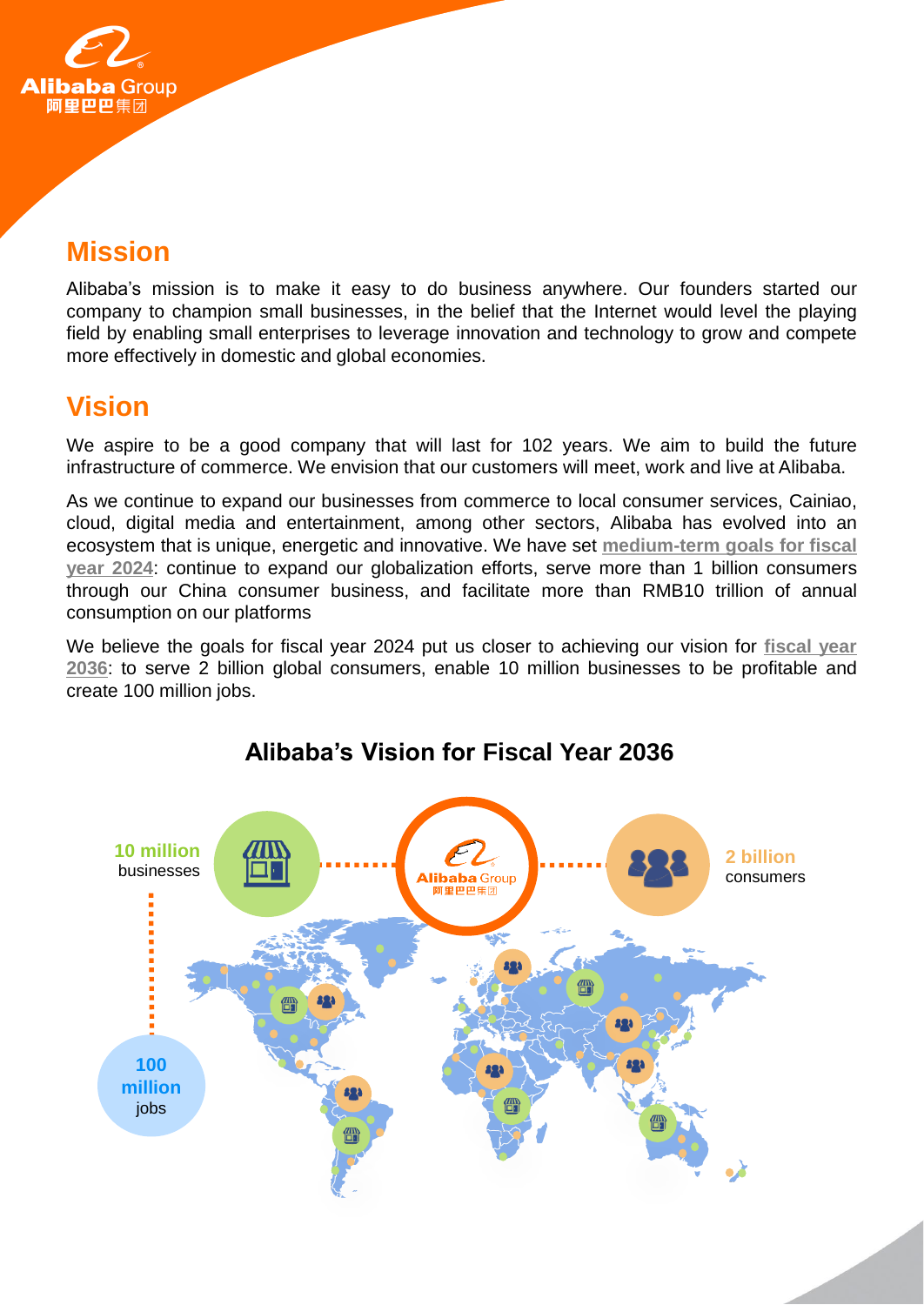

# **Values**

Our values are the backbone of our company culture and guiding principles for doing the right thing for our customers and stakeholders.

#### **1. Customers first, employees second, shareholders third**

This reflects our choice of what's important in the order of priority. Only by creating sustained customer value can employees grow and shareholders achieve long-term benefit.

#### **2. Trust makes everything simple**

Trust is both the most-precious and fragile thing in the world. The story of Alibaba is a story of building and cherishing trust. Complexity begets complexity, and simplicity breeds simplicity. Aliren are straightforward – what you see is what you get. With trust, there is no secondguessing or suspicion, and the result is simplicity and efficiency.

#### **3. Change is the only constant**

Whether you change or not, the world is changing, our customers are changing, and the competitive landscape is changing. We must face change with respect and humility. Otherwise, we will fail to see it, fail to respect it, fail to understand it and fail to catch up with it. Whether you change yourself or create change, both are the best kinds of change. Embracing change is the most unique part of our DNA.

#### **4. Today's best performance is tomorrow's baseline**

In Alibaba's most-challenging times, this spirit has helped us overcome difficulties and survive. In bad times, we know how to motivate ourselves; in good times, we dare to set "dream targets" (stretch goals). Face the future, or we regress. We must shoot for the moon, challenge ourselves, motivate ourselves and exceed ourselves.

#### **5. If not now, when? If not me, who?**

This was a tagline in Alibaba's first job advertisement and became our first proverb. It is not a question, but a call of duty. This proverb symbolizes the sense of ownership that each Aliren must possess.

#### **6. Live seriously, work happily**

Work is now, life is forever. What you do in your job is up to you, but you have responsibility to the ones who love you. Enjoy work as you enjoy life; treat life seriously as you do work. If you live with purpose, you will find reward. You make Alibaba different and make your loved ones proud. Everyone has his or her own view of work and life; we respect each person's choice. Whether you live by this value depends on how you live your life.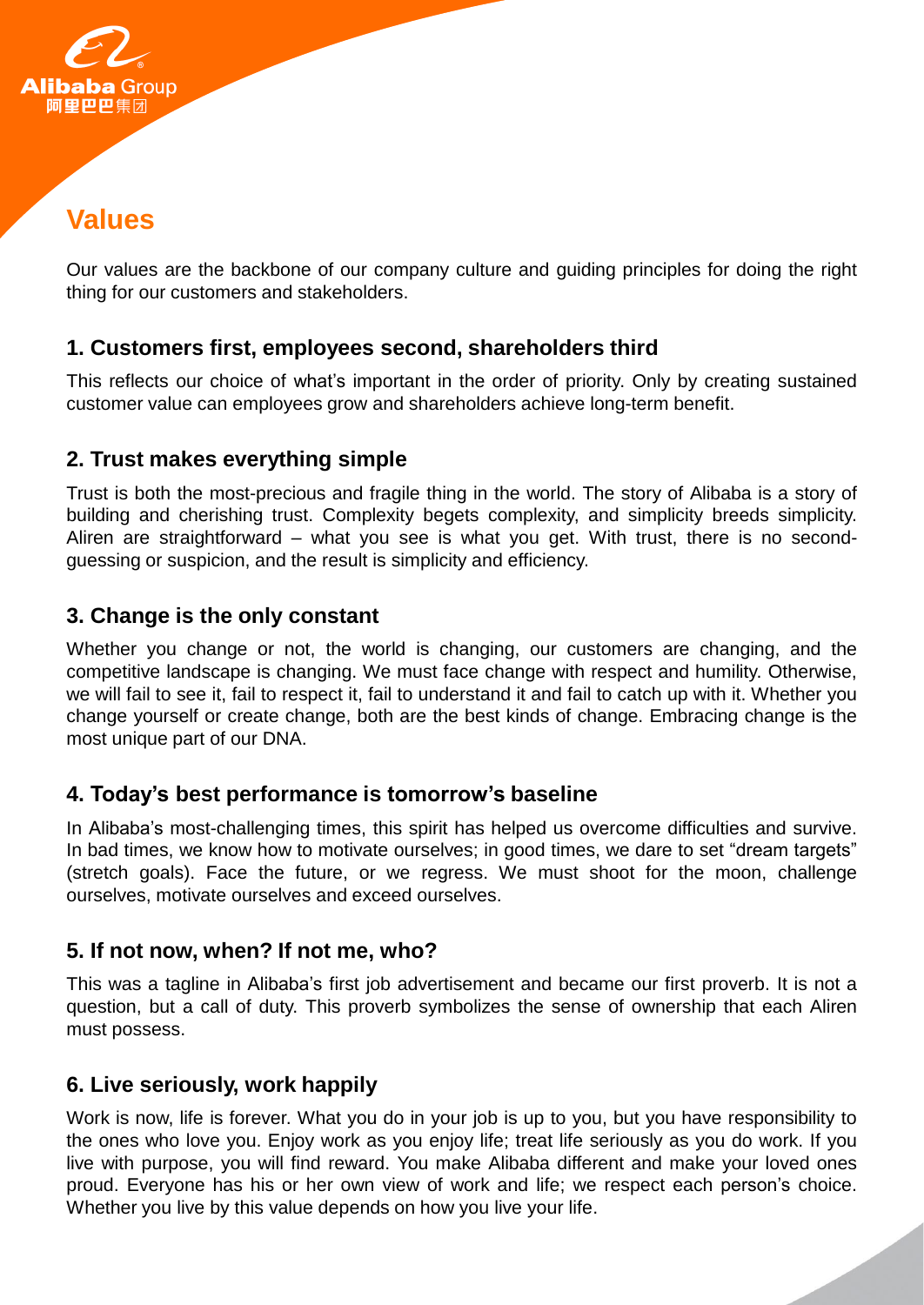

# **Responsible Technology, Sustainable Future**

On December 17, 2021, we announced a pledge to achieve carbon neutrality in our own operations by 2030 and introduced a Scope 3+ target, a pioneering initiative aiming to facilitate 1.5 gigatons of decarbonization across our business ecosystem by 2035.

Our ESG strategy is predicated on our mission to be a good company that will live for 102 years and it is the vital foundation for Alibaba's future development. We aim not only to help consumers raise their quality of life, but also to aid enterprises—especially small and medium enterprises—in achieving sustained development while helping to reduce global carbon emissions. The realization of this goal is based on the three pillars of "technological innovation, energy transition, and multi-stakeholderism."

### **Goals and Commitments**

**Decarbonizing Alibaba**: By 2030, we will achieve carbon neutrality in our own operations.

**Greening our value chains**: By 2030, we will collaborate with value chain partners to cut emission intensity by 50% compared to 2020. Alibaba Cloud will achieve Scope 3 carbon neutrality during the same period.

**Enabling low-carbon circular digital ecosystems**: Beyond our own operations and direct value chains, we pledge to leverage our digital platforms to encourage even broader participation by stakeholders affected by our efforts. By 2035, we will facilitate a reduction of 1.5 gigatons of GHG emission with the Alibaba digital ecosystem.

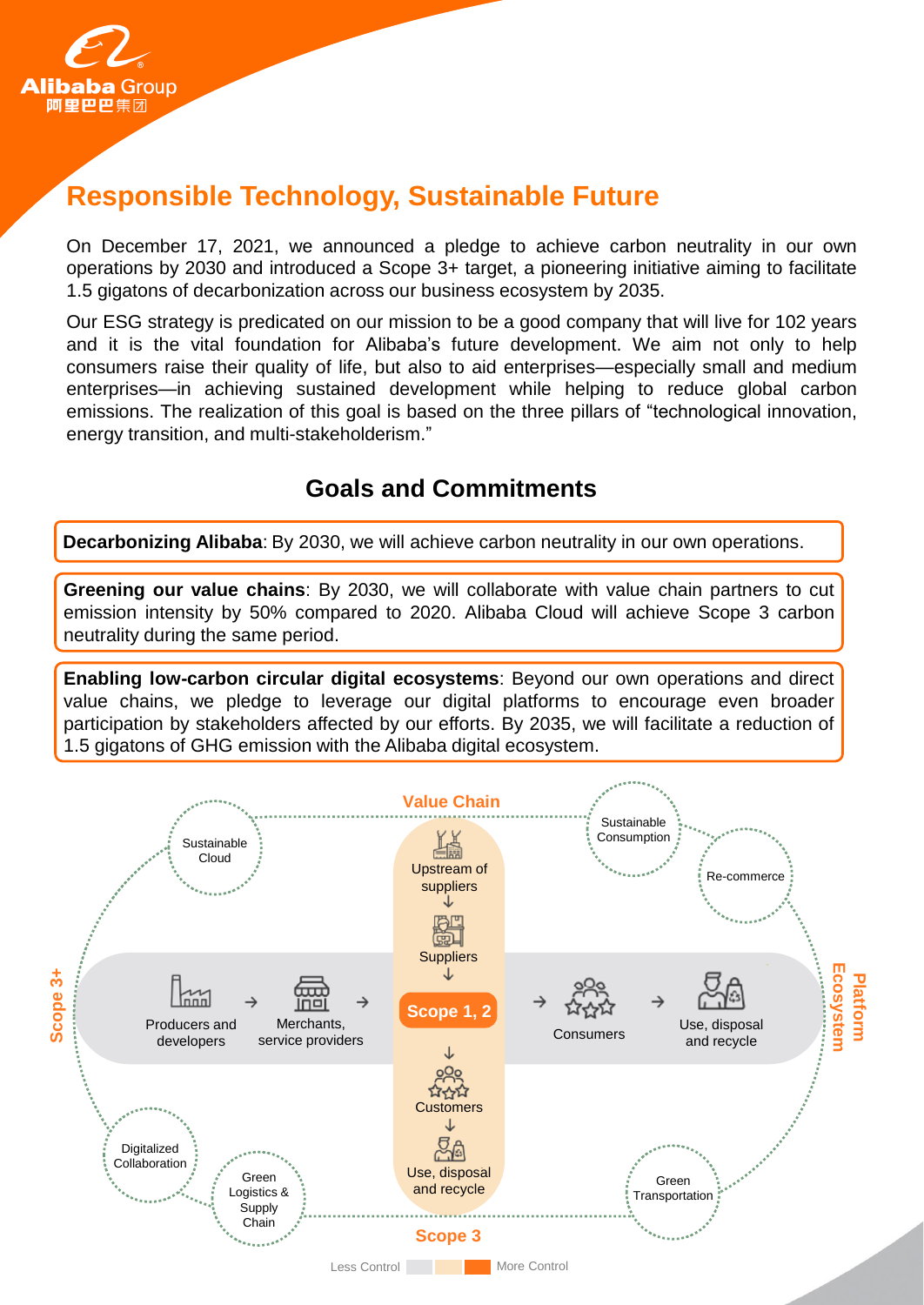

# **Alibaba's 22-year Journey**

Alibaba Group was founded in 1999 by 18 individuals of different backgrounds, led by a former English teacher from Hangzhou, China – Jack Ma. With the passion and desire to champion small businesses, our founders strongly believed the Internet would be the key driving force to level the playing field for all, by empowering small businesses with technology and innovation, so they can grow and compete more effectively in domestic and global economies.

| Alibaba was founded in Jack Ma's apartment in Hangzhou, China.<br>B2B e-commerce platforms Alibaba.com and 1688.com were launched.                                                                                                                                                                                                                                                                                                                                                                                                                                                                                                                                                                                                               |
|--------------------------------------------------------------------------------------------------------------------------------------------------------------------------------------------------------------------------------------------------------------------------------------------------------------------------------------------------------------------------------------------------------------------------------------------------------------------------------------------------------------------------------------------------------------------------------------------------------------------------------------------------------------------------------------------------------------------------------------------------|
| Alibaba defined its mission and established a corporate value system composed of nine<br>$\bullet$<br>values.                                                                                                                                                                                                                                                                                                                                                                                                                                                                                                                                                                                                                                    |
| • Alibaba established Taobao Marketplace and maintained business operations during the<br>SARS epidemic.                                                                                                                                                                                                                                                                                                                                                                                                                                                                                                                                                                                                                                         |
| Alibaba announced a new corporate value system composed of six values.<br>$\bullet$<br>Alipay's digital payment and escrow services were launched.<br>$\bullet$                                                                                                                                                                                                                                                                                                                                                                                                                                                                                                                                                                                  |
| • Alibaba organized the first AliDay on May 10 to commemorate the Ali spirit Alibaba<br>employees displayed during the 2003 SARS epidemic.                                                                                                                                                                                                                                                                                                                                                                                                                                                                                                                                                                                                       |
| Alibaba's monetization platform Alimama was launched<br>$\bullet$                                                                                                                                                                                                                                                                                                                                                                                                                                                                                                                                                                                                                                                                                |
| • Tmall, a third-party commerce platform for brands and retailers, was launched to<br>complement Taobao Marketplace.                                                                                                                                                                                                                                                                                                                                                                                                                                                                                                                                                                                                                             |
| Alibaba Cloud, Alibaba's cloud computing business, was established.<br>$\bullet$<br>Alibaba held the first 11.11 Global Shopping Festival.<br>٠                                                                                                                                                                                                                                                                                                                                                                                                                                                                                                                                                                                                  |
| One of Alibaba's global consumer marketplaces, AliExpress, was launched.<br>$\bullet$<br>The Alibaba Partnership was established to ensure the sustainability of Alibaba's mission,<br>$\bullet$<br>vision and values.<br>The Mobile Taobao App was launched.<br>٠                                                                                                                                                                                                                                                                                                                                                                                                                                                                               |
| • Alibaba established the Alibaba Foundation, which is dedicated to social causes and<br>focuses on supporting environmental protection in China.                                                                                                                                                                                                                                                                                                                                                                                                                                                                                                                                                                                                |
| • The combined GMV of Taobao Marketplace and Tmall surpassed RMB1 trillion in the first<br>11 months of 2012.                                                                                                                                                                                                                                                                                                                                                                                                                                                                                                                                                                                                                                    |
| Alibaba established Cainiao Network together with its business partners.<br>$\bullet$<br>Alibaba launched its "all-in mobile" strategy.<br>$\bullet$                                                                                                                                                                                                                                                                                                                                                                                                                                                                                                                                                                                             |
| Alibaba listed on the New York Stock Exchange.<br>$\bullet$<br>Alipay's parent company Ant Group was formally established.<br>$\bullet$                                                                                                                                                                                                                                                                                                                                                                                                                                                                                                                                                                                                          |
| Alibaba launched DingTalk, a digital collaboration workplace.<br>٠                                                                                                                                                                                                                                                                                                                                                                                                                                                                                                                                                                                                                                                                               |
| The first Freshippo store was launched, marking the debut of Alibaba's proprietary<br>$\bullet$<br>grocery retail chain, as part of the New Retail initiatives.<br>• Alibaba generated more than RMB3 trillion in fiscal year 2016 GMV on its China retail<br>marketplaces and became the largest retail commerce company in the world in terms of<br>GMV on the basis of publicly available comparable transaction value data.<br>Alibaba acquired a controlling stake in both Youku, a leading online video platform in<br>$\bullet$<br>China, and Lazada, a leading e-commerce platform in Southeast Asia.<br>G20 leaders endorsed the concept of an Electronic World Trade Platform (eWTP)<br>$\bullet$<br>initiative envisioned by Jack Ma. |
|                                                                                                                                                                                                                                                                                                                                                                                                                                                                                                                                                                                                                                                                                                                                                  |